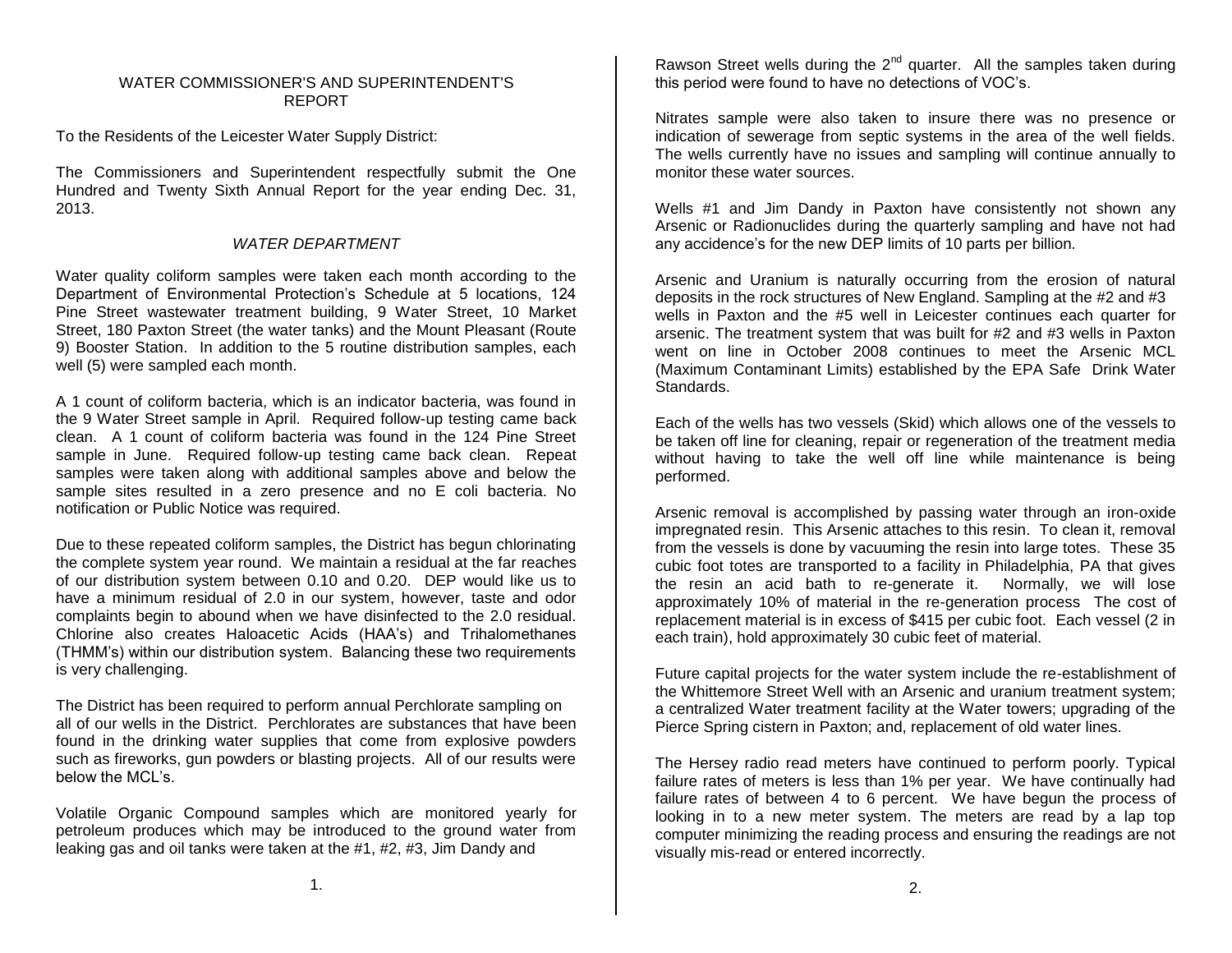In July 2013, the Fourteenth Consumer Confidence reports were mailed to the District which included information for the previous year 2012

Each year the Consumer Confidence reports are mailed to the residents of the District by June 30 and include the information about water quality of each source, information about progress the District is making in protecting the sources and pertinent information about treatment along with general district business.

The District employs three fully licensed water treatment and distribution personnel.

We continue to collaborate with the Town of Leicester on water issues as they relate to economic development opportunities.

## *SEWER DEPARTMENT*

In September 2010, the LWSD was issued a new, 5-year renewal of their National Pollution Discharge Elimination System (NPDES) permit. Some of the major changes in this permit include a decrease in our discharge limits for Total Phosphorous, Total Recoverable Copper, Aluminum and Ammonia-Nitrogen. We must also report quarterly for Total Kjeldahl Nitrogen, Total Nitrate and Total Nitrite. In our previous permit we were required to perform quarterly toxicity testing on our effluent. This has been reduced to semi-annual testing.

The monthly test results of the daily laboratory analysis have been forwarded to the Department of Environmental Protection (DEP) and the Environmental Protection Agency (EPA) as required. In addition quarterly sampling was conducted to determine the Toxicological for Acute and Chronic species survival of the treated effluent from the WWTP. There were no exceptions during 2013.

The District currently operates eight (8) Wastewater Pump Stations (WWPS) for the LWSD and three (3) WWPS Pump Stations for the Hillcrest Sewer District. All together at the end of 2013 the District operations include 11 Waste Water Pump Stations, 5 Drinking Water Pump Stations and 3 Drinking Water Booster Stations in addition to the WWTP located on Pine Street.

The District is required to report annually on Infiltration and Inflow (I/I) within our collection system. Areas have been identified for upgrades to include replacement of old clay pipes; lining of clay pipes; replacement of deficient manholes; composite lining of deficient manholes; and, installation of watertight manhole covers.

The Board of Commissioners set aside funds to look at the overall health of the wastewater treatment plant. This study was completed in November 2011 and will be used to upgrade the plant going forward. Regulatory requirements, fatigue and breakdowns at the plant predicated this study and future upgrades and maintenance to the plant.

The District moved forward on the design of a new headworks facility. The headworks screens out rags and paper through a smaller (3/8") screen. Currently the headworks have a (3/4") screen. A solids washer is proposed to wash the rags and paper materials to remove organic matter to be recycled back as food into the wastewater process. Everything else is compacted down to be placed into the solid waste container. A new grit removal system will remove inorganic matter. Currently, all of these materials are being passed through the whole plant. Construction of the new headworks will allow us to process wastewater more efficiently and slow down the wear and tear on downstream components.

Future projects include the installation of additional aeration tanks; replacement of mechanical aeration equipment with more energy efficient bubble aeration; replacement and upgrading of obsolete electrical components; sludge pump replacement; emergency generation upgrades; upgrading of sludge de-watering systems; and, upgrade of the chlorine contact chamber. These upgrades will allow us to assist the Town of Leicester in economic development areas.

The Commissioners once again caution the residence of the District about sump pumps, roof drains, removing cleanout covers to allow surface water to enter the sanitary sewer or any other means of allowing rain or surface water to be discharged to the sanitary sewer system.

District Rules and Regulations read as follows: Article 4 Section 6 Specific Prohibitions: The following discharges are specifically prohibited:

- A. Groundwater, storm water and surface waters, including but not limited to, roof and surface runoff, and subsurface drainage.
- B. No water from pools, reservoirs, or cellars shall be drained into any sanitary sewer either by gravity or pump.

Should your residence be found in violation through random inspections and smoke testing, the offender will be given 30 days to correct the violation and will be fined or service discontinued according to the penalty section of the Rules and Regulations.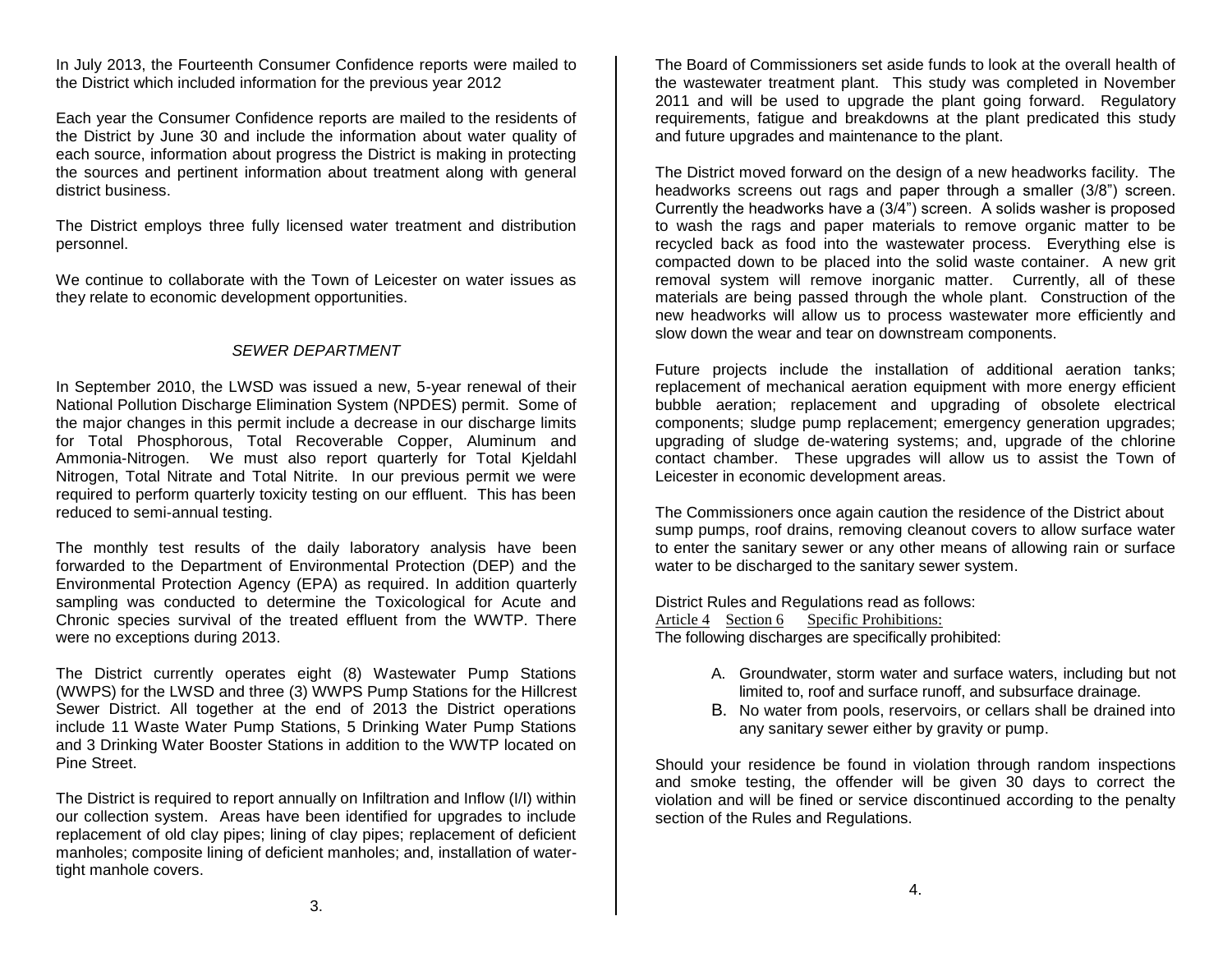Copies of the Rules and Regulations are available at the office or can be found on the Districts Web Site at LWSD.Net along with Notices, Applications and other District information.

The District employs three fully licensed wastewater operators.

We continue to collaborate with the Town of Leicester on wastewater issues as they relate to economic development opportunities.

## **Minutes of the 126th Annual Meeting Leicester Water Supply District April 30, 2013**

In accordance with the warrant legally served and posted, the legal voters of the Leicester Water Supply District met in the Leicester Water Supply District Meeting Hall, 124 Pine Street, in the Town of Leicester on Tuesday April 30, 2013 at seven in the evening ( 7:00 pm), to act on the following Articles, viz:

The meeting was called to order at 7:00 p.m. by the District Moderator Frank W. Lyon after a quorum was declared with 15 signed in voting residents.

 A Motion was made by the Clerk to dispense with the reading of the Articles as everyone present had a copy of the Warrant. A second was made and voted in the affirmative. None opposed.

ARTICLE 1 A motion to be made to dispense with the reading of the Officers Reports as copies of the 125th Annual Report was present and that the reports of the District Officers be accepted with the exception of any typographical errors. A second was made and voted. None opposed,

ARTICLE 2 Robert F. Wilson nominated Frank W. Lyon for Water Commissioner for a term of three years. Motion was seconded by J. Donald Lennerton Jr. None opposed

ARTICLE 3 J. Donald Lennerton Jr. made a motion that the District vote to pay the District Officers as follows for the fiscal year beginning July 1, 2013.

| Commissioner Chairman<br>2 other Commissioners | \$2,029.00<br>\$3,520.00 |  |
|------------------------------------------------|--------------------------|--|
| Moderator                                      | 137.50                   |  |
| Clerk                                          | 302.50                   |  |
| <b>TOTAL</b><br>A second was made and voted.   | \$5,989.00               |  |

ARTICLE 4 Robert F. Wilson made the motion that the District vote to raise and appropriate the following sums of money to defray the expenses of the District for the fiscal year beginning July 1, 2013.

Water Maintenance.......Raise & Appropriate…..\$375,470.77 Sewer Maintenance......Raise & Appropriate…..\$437,920.77 Transfer from Sewer Development…………….. \$ 29,631.15 Transfer from Water & Sewer Rate Relief…….. \$ 18,000.00 TOTAL…………………\$861,022.69

#### To transfer from the

| Rawson, Holcomb, Utica and Breezy Green Lateral Account |                  |
|---------------------------------------------------------|------------------|
| To Maturing Debt (Principal\$13,750.00                  |                  |
| To Interest on Debt (Interest)\$ 2,750.00               |                  |
|                                                         | TOTAL\$16,500.00 |

## To transfer from the

|                                           | Waite Street, Massasoit, Rural, Chapel Sewer Lateral Account |
|-------------------------------------------|--------------------------------------------------------------|
| To Maturing Debt (Principal) \$30,834.00  |                                                              |
| To Interest on Debt (Interest)\$28,863.10 |                                                              |
|                                           | TOTAL\$57,697.10                                             |

To transfer from the

| Route 9 West Sewer Lateral Account         |  |
|--------------------------------------------|--|
| To Maturing Debt (Principal)\$ 84,678.00   |  |
| To Interest on Debt (Interest)\$ 69,858.90 |  |
| TOTAL\$154,536.90                          |  |

The motion was seconded and voted: None opposed

ARTICLE 5 J. Donald Lennerton Jr. made the motion that the District vote to authorize the Treasurer with the approval of the Commissioners to borrow in anticipation of the revenue for the fiscal year beginning July 1, 2013, in accordance with Mass. Gen. Laws, c. 44, sec 4 and Acts in amendment thereon, and including in addition thereto, Chapter 849 of the Acts of 1969, as amended, by issuing a note or notes payable within one year and renew any note or notes as may be given for a period of less than one year.

The motion was seconded and voted unanimously.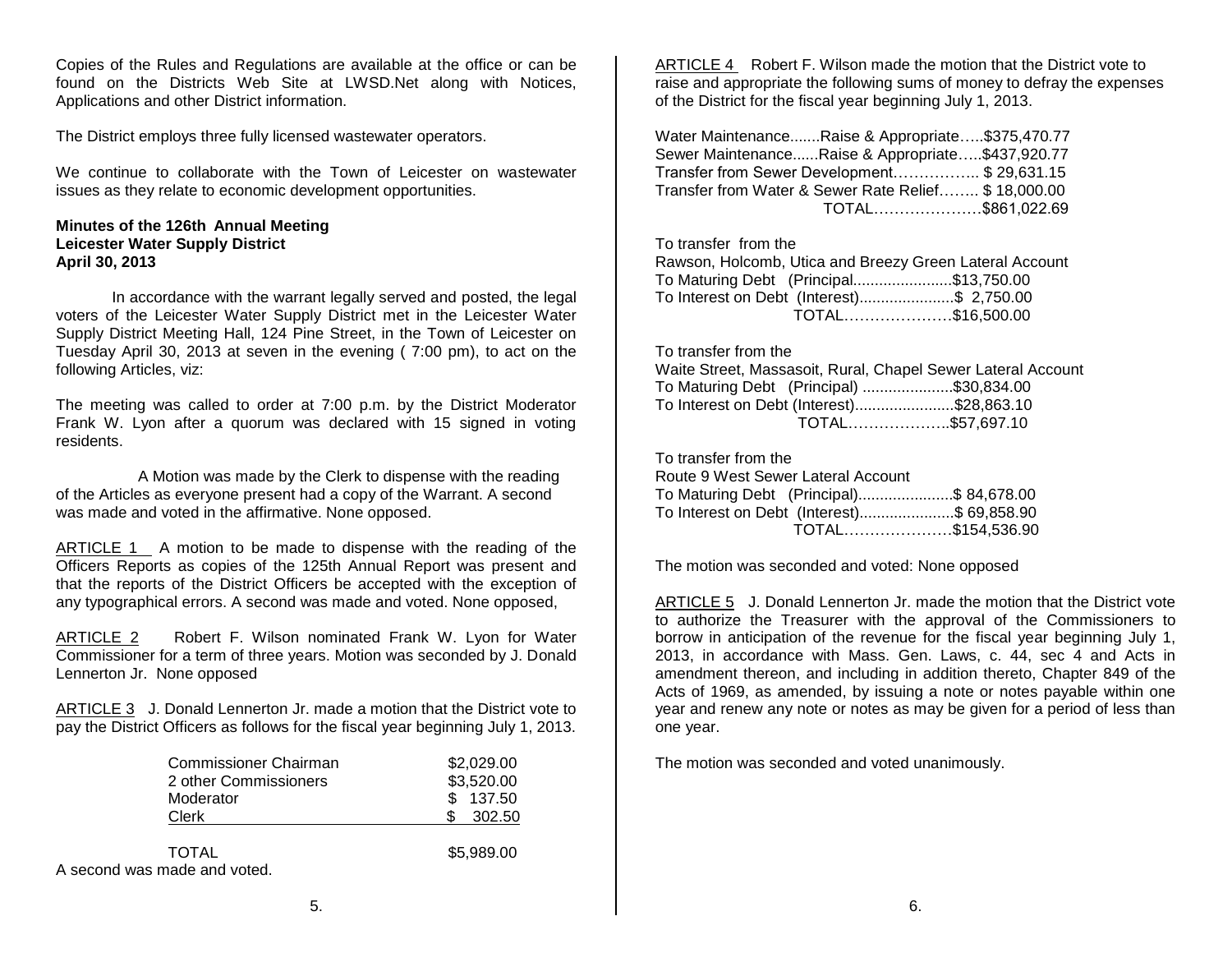ARTICLE 6 Robert Wilson made a motion to transfer \$50,000.00 from Water and Sewer Rate Relief Fund and \$20,000.00 from Water Development Fund to the 2013 Operating Budget to defray the expenses of the District for the fiscal year beginning July 1, 2012.

The motion was seconded and voted unanimously.

ARTICLE 7 J. Donald Lennerton Jr. made the motion that the District vote to pass over this article.

The motion was seconded and voted: None opposed

ARTICLE 8 Robert Wilson made a motion that the District vote to transfer the sum of Two Hundred Twelve Thousand Nine hundred sixty-nine Dollars and sixty-six cents (\$212,969.66) for the Water Treatment #1 project and Five Hundred Ten Thousand, Two hundred Twelve dollars and fifty cents (\$510,212.50) for Water Treatment #2 from the Water Development Fund.

The motion was seconded and voted: None opposed

ARTICLE 9 J. Donald Lennerton Jr. made the motion that the District vote to pass over this article.

The motion was seconded and voted: None opposed

ARTICLE 10 Robert Wilson made a motion that the District vote to extend the District bounds to include Parcel ID 26A B18 0, Book 34797, Page 40; Parcel ID 26A B22 0, Book 21556, page 352; and Parcel ID 26A B18,2 0, Book 11018, page 329. (numbers #2,3+4 Mount Pleasant Ave. )

The motion was seconded and voted unanimously.

The meeting was adjourned at 7:35 p.m. after a motion and a second was made. 15 legal votes attended the meeting

The motion was seconded and voted: None opposed:

Respectfully submitted, J. Donald Lennerton, Jr. District Clerk April 30, 2013

## TREASURER'S REPORT JULY 1, 2012 TO JUNE 30, 2013

#### **RECEIPTS** 2013

| <b>WATER REVENUE</b>                        | \$322,795.08   |
|---------------------------------------------|----------------|
| <b>SEWER REVENUE</b>                        | \$372,382.26   |
| <b>INTEREST INCOME BANK ACCOUNTS</b>        | \$9,944.86     |
| <b>INTEREST WAITE LATERAL</b>               | \$1,132.51     |
| <b>INTEREST BREEZY/RAWSON LATERAL</b>       | \$80.12        |
| INTEREST RT 9 LATERAL                       | \$2,655.93     |
| <b>OTHER CHARGES</b>                        | \$52,583.11    |
| <b>WATER CONNECTION FEES</b>                | \$93,590.00    |
| <b>SEWER CONNECTION FEES</b>                | \$188369.48    |
| <b>WATER ASSESSMENTS</b>                    | \$13,369.74    |
| <b>SEWER ASSESSMENTS</b>                    | \$27,137.00    |
| BETTERMENT COLLECTIONS                      | \$174,065.13   |
| <b>BETTERMENT INTEREST</b>                  | \$71,174.22    |
| NATIONAL GRID RENTAL                        | \$6,480.00     |
|                                             |                |
| <b>TOTAL RECEIPTS</b>                       | \$1,330,759.44 |
| <b>DISBURSEMENTS</b>                        |                |
| <b>WATER MAINTENANCE</b>                    | \$313,034.58   |
| <b>SEWER MAINTENANCE</b>                    | \$471,473.45   |
| <b>MATURING DEBT</b>                        | \$847,240.49   |
| <b>INTEREST ON DEBT</b>                     | \$138,237.38   |
| <b>WORCESTER COUNTY RETIREMENT</b>          | \$35,378.00    |
| ART #9 4-27-10 TREATMT PLANT UPGRADES & ENG | \$607.95       |
| ART #7 4-26-11 WATER TANK PAINTING          | \$0.00         |
| ART #7 4-26-11 WHITTEMORE ST WELL           | \$37,859.00    |
| ART #8 4-26-11 FRANKLIN STREET SEWER LINE   | \$144,936.00   |
| ART #6 4-24-12 FRANKLIN STREET SEWER LINE   | \$6,654.15     |
| ART #7 4-24-12 MISC. ITEMS                  | \$93,674.74    |
| <b>TOTAL DISBURSEMENTS</b>                  | \$2,089,095.74 |